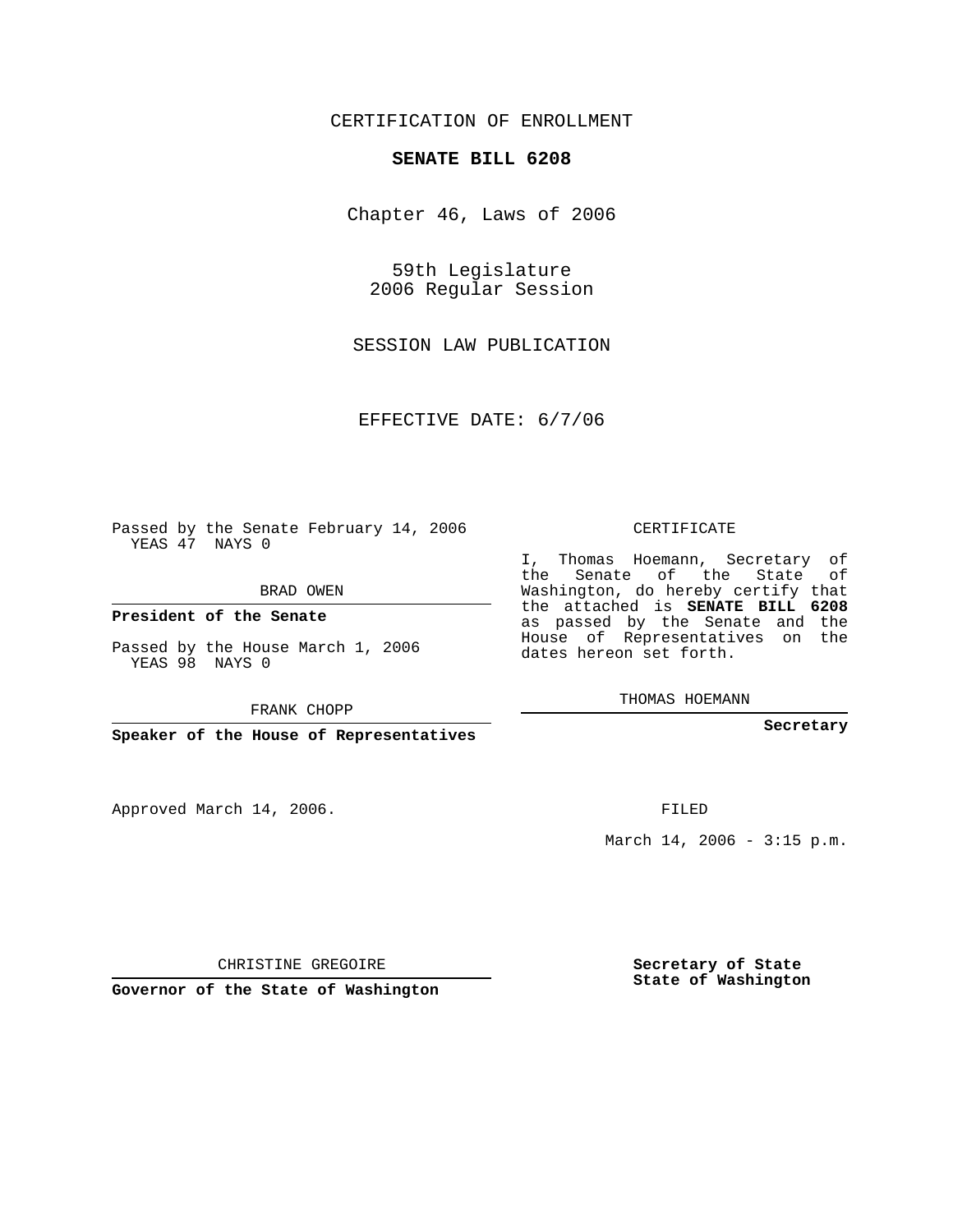## **SENATE BILL 6208** \_\_\_\_\_\_\_\_\_\_\_\_\_\_\_\_\_\_\_\_\_\_\_\_\_\_\_\_\_\_\_\_\_\_\_\_\_\_\_\_\_\_\_\_\_

\_\_\_\_\_\_\_\_\_\_\_\_\_\_\_\_\_\_\_\_\_\_\_\_\_\_\_\_\_\_\_\_\_\_\_\_\_\_\_\_\_\_\_\_\_

Passed Legislature - 2006 Regular Session

**State of Washington 59th Legislature 2006 Regular Session By** Senators Rockefeller and Johnson; by request of Statute Law Committee

Read first time 01/09/2006. Referred to Committee on Judiciary.

 1 AN ACT Relating to session law publication; amending RCW 44.20.030 2 and 44.20.050; adding a new section to chapter 40.04 RCW; and repealing 3 RCW 40.04.035 and 40.04.040.

4 BE IT ENACTED BY THE LEGISLATURE OF THE STATE OF WASHINGTON:

 5 **Sec. 1.** RCW 44.20.030 and 1982 1st ex.s. c 32 s 3 are each amended 6 to read as follows:

 7 The statute law committee, after ((each and)) every legislative 8 session, whether regular or ((extraordinary)) special, shall ((cause to 9 be reproduced or printed)) have available, on demand, for temporary use 10 separate copies of each act filed in the office of secretary of state 11 within ten days after the filing thereof.

12 ((The committee shall cause to be reproduced or printed three 13 thousand copies or such additional number as may be necessary of 14 temporary bound sets of all acts filed in the office of secretary of 15 state within seventy-five days after the final adjournment of the 16 legislature for that year.))

17 **Sec. 2.** RCW 44.20.050 and 1982 1st ex.s. c 32 s 4 are each amended 18 to read as follows: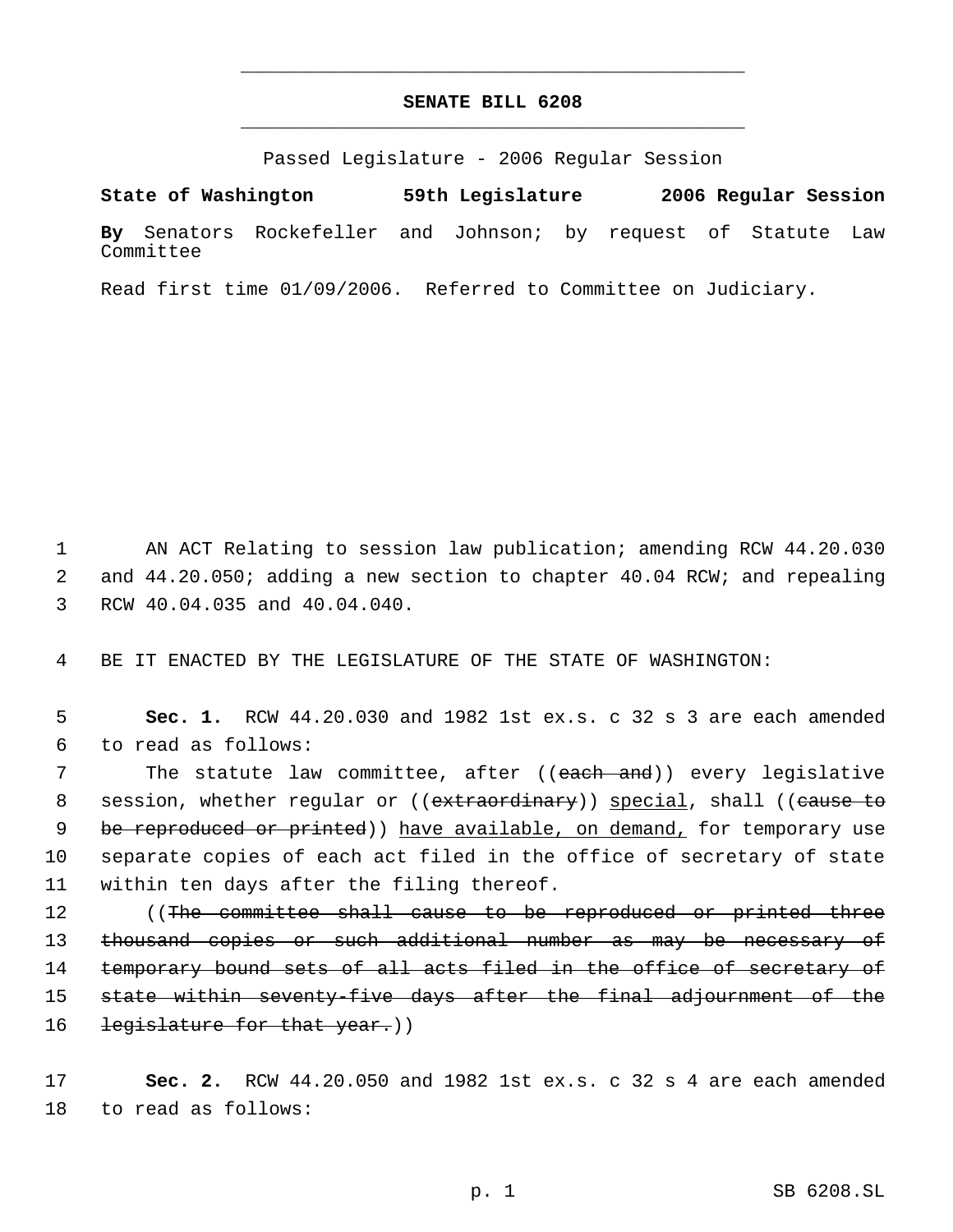When all of the acts of any session of the legislature and initiative measures enacted by the people since the next preceding session have been certified to the statute law committee, the code reviser employed by the statute law committee shall make the proper headings and index of such acts or laws and, after such work has been completed, the statute law committee shall have published and bound ((in good buckram at least six hundred copies or such additional)) within seventy-five days after final adjournment of the legislature for 9 that year as many copies as ((may be)) necessary of such acts and laws, with such headings and indexes, and such other matter as may be deemed essential, including a title page showing the session at which such acts were passed, the date of convening and adjournment of the session, and any other matter deemed proper, including a certificate by the secretary of state of such referendum measures as may have been enacted by the people since the next preceding session.

 NEW SECTION. **Sec. 3.** A new section is added to chapter 40.04 RCW to read as follows:

 The statute law committee, after each legislative session, shall distribute, sell, or exchange session laws as required under this section.

 (1) One set shall be given to the following: The United States supreme court library; each state adult correctional institution; each state mental institution; the state historical society; the state bar association; the Olympia press corps library; the University of Washington library; the library of each of the regional universities; The Evergreen State College library; the Washington State University 27 library; each county law library; and the municipal reference branch of the Seattle public library.

 (2) One set shall be given to the following upon their request: Each member of the legislature; each state agency and its divisions; each state commission, committee, board, and council; each community college; each assistant attorney general; each member of the United States senate and house of representatives from this state; each state official whose office is created by the Constitution; each prosecuting attorney; and each public library in cities of the first class.

(3) Two sets shall be given to the following: The administrator